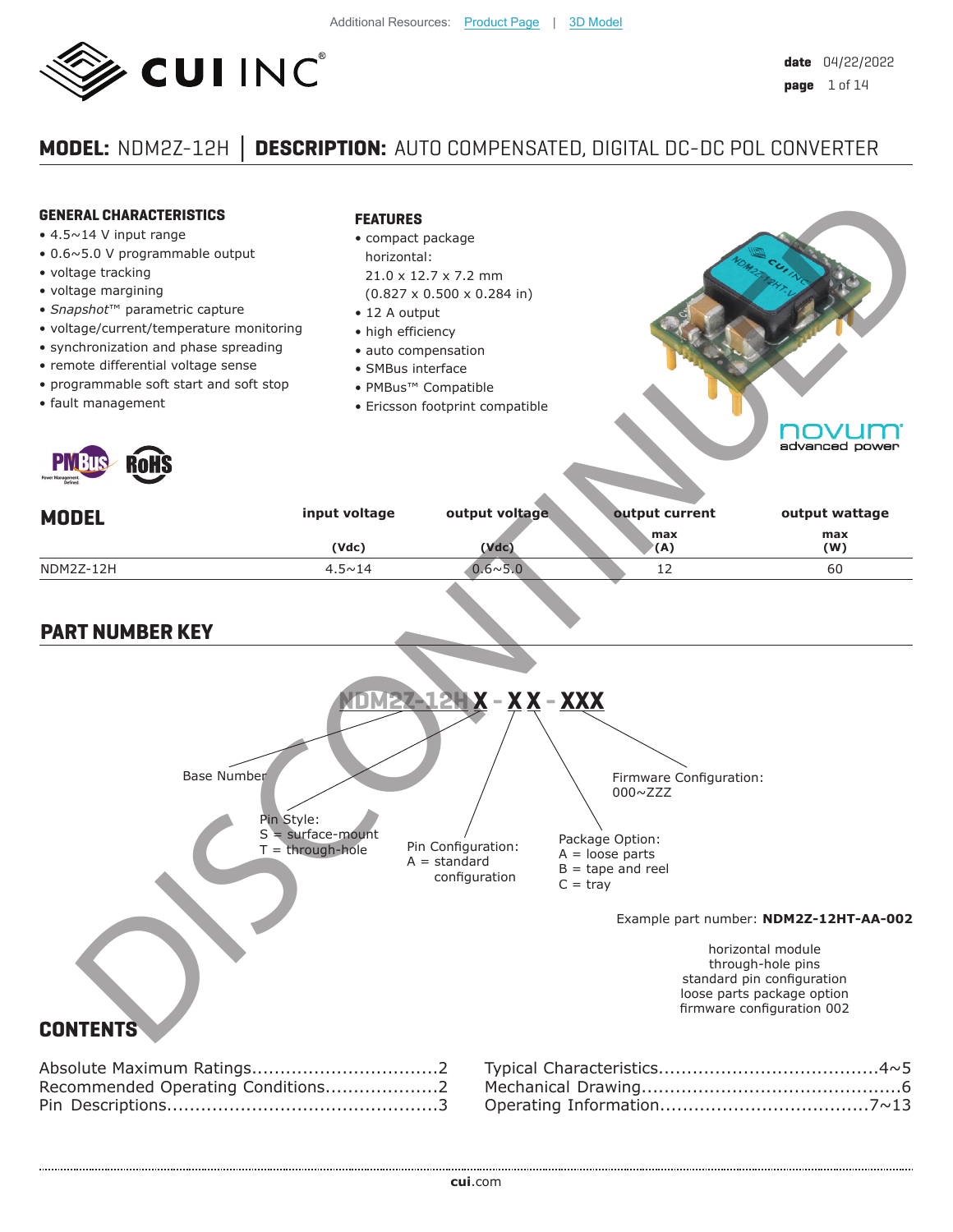### **ABSOLUTE MAXIMUM RATINGS**

| parameter                   | conditions/description                             | min    | typ | max | units   |
|-----------------------------|----------------------------------------------------|--------|-----|-----|---------|
| $V_{in}$                    | input voltage                                      |        |     | 15  |         |
| digital pin voltage         | CTRL, DDC, SA0, SALRT, SDA, SCL, SYNC, VSET,<br>PG | $-0.3$ |     | 6.5 |         |
| analog pin voltage          | $+S$ , $-S$ , VTRK                                 | $-0.3$ |     | 6.5 |         |
| ground voltage differential | (GND - PREF)                                       | $-0.3$ |     | 0.3 |         |
| operating temperature       | P <sub>1</sub>                                     | $-40$  |     | 120 | °C      |
| storage temperature         |                                                    | -55    |     | 125 | $\circ$ |
|                             |                                                    |        |     |     |         |

## **RECOMMENDED OPERATING CONDITIONS**

## **INPUT / OUTPUT**

|                                           | input voltage                                                                                                                                                                                                                                              |                                          | ᅩ                 |                    |
|-------------------------------------------|------------------------------------------------------------------------------------------------------------------------------------------------------------------------------------------------------------------------------------------------------------|------------------------------------------|-------------------|--------------------|
| digital pin voltage                       | CTRL, DDC, SA0, SALRT, SDA, SCL, SYNC, VSET,<br>PG                                                                                                                                                                                                         | $-0.3$                                   | 6.5               |                    |
| analog pin voltage                        | $+S, -S, VTRK$                                                                                                                                                                                                                                             | $-0.3$                                   | 6.5               |                    |
| ground voltage differential               | (GND - PREF)                                                                                                                                                                                                                                               | $-0.3$                                   | 0.3               | V                  |
| operating temperature                     | $T_{p_1}$                                                                                                                                                                                                                                                  | $-40$                                    | 120               | $\circ \mathsf{C}$ |
| storage temperature                       |                                                                                                                                                                                                                                                            | $-55$                                    | 125               | °C                 |
| <b>RECOMMENDED OPERATING CONDITIONS</b>   | -30°C < T <sub>p1</sub> < +95°C, 4.5 V < V <sub>in</sub> < 14 V, typical measurements made at V <sub>in</sub> = 12 V, V <sub>out</sub> = 1.0 V, T <sub>out</sub> = I <sub>max</sub> , T<br>=C <sub>in</sub> = 470 μF/10 mΩ, C <sub>out</sub> = 470 μF/8 mΩ |                                          | $m = 25^{\circ}C$ |                    |
| <b>INPUT / OUTPUT</b><br>parameter        | conditions/description                                                                                                                                                                                                                                     | min                                      |                   | units              |
|                                           | input supply voltage                                                                                                                                                                                                                                       | typ<br>4.5                               | max<br>14         | $\vee$             |
|                                           | output current                                                                                                                                                                                                                                             | $\cap$                                   | 12                | A                  |
| out-<br>$V_{\text{out}}$                  | adjustable via resistor or PMBus™ commands                                                                                                                                                                                                                 | 0.6                                      | 5.0               | V                  |
| $V_{\text{out}}$ margin                   | adjustable via PMBus commands                                                                                                                                                                                                                              | $\overline{0}$                           | 110               | $\frac{0}{0}$      |
|                                           | over line, load and temperature                                                                                                                                                                                                                            |                                          |                   |                    |
| voltage accuracy                          | measured at +S and -S                                                                                                                                                                                                                                      | $-1$                                     |                   | $\frac{0}{0}$      |
| line regulation                           | 4.5 $V \le V_{in} \le 14$ V<br>$V_{\text{out}} = 0.6 \text{ V}$<br>$V_{\text{out}}^{\text{out}} = 1.0 \text{ V}$<br>$V_{\text{out}} = 1.8 \text{ V}$<br>$V_{\text{out}} = 3.3 \text{ V}$                                                                   | 2.4<br>2.2<br>1.7<br>2.8                 |                   | mV                 |
| load regulation                           | $0 A \le I_{\text{out}} \le I_{\text{max}}$<br>$V_{\text{out}} = 0.6 V$<br>$V_{\text{out}}^{\text{out}} = 1.0 \text{ V}$<br>$V_{\text{out}} = 1.8 \text{ V}$<br>$V_{\text{out}} = 3.3 \text{ V}$                                                           | 0.4<br>0.6<br>0.6<br>2.6                 |                   | mV                 |
| voltage set-point resolution              | when V <sub>out</sub> set via PMBus commands                                                                                                                                                                                                               | $-0.025$                                 | 0.025             | %FS                |
| voltage ripple and noise                  | $V_{\text{out}} = 0.6 V$<br>$V_{\text{out}} = 1.0 V$<br>$V_{\text{out}} = 1.8 V$<br>$V_{\text{out}}^{\text{out}} = 3.3 \text{ V}$                                                                                                                          | 12<br>18<br>21<br>21                     |                   | mVp-p              |
| ramp-up time                              | adjustable via PMBus                                                                                                                                                                                                                                       | $\overline{0}$                           | 200               | ms                 |
| on time delay                             | adjustable via PMBus                                                                                                                                                                                                                                       | 5                                        | 500,000           | ms                 |
| load transient voltage deviation          | $\frac{1}{25\%}$ 25% $\rightarrow$ 75% $\rightarrow$ 25% of I <sub>max</sub> , dI/dt=2 A/µs<br>$V_{\text{out}} = 0.6 \text{ V}$<br>$V_{\text{out}} = 1.0 \text{ V}$<br>$V_{\text{out}} = 1.8 \text{ V}$<br>$V_{\text{out}} = 3.3 \text{ V}$                | 56<br>77<br>$\frac{102}{160}$            |                   | mV                 |
| load transient recovery time <sup>1</sup> | I <sub>out</sub> : 25% → 75% → 25% of I <sub>max</sub> , dI/dt=2 A/µs<br>$V_{\text{out}} = 0.6 V$<br>$V_{\text{out}} = 1.0 \text{ V}$<br>$V_{\text{out}} = 1.8 \text{ V}$<br>$V_{\text{out}} = 3.3 \text{ V}$                                              | TBD<br>20<br>$\mathsf 0$<br>$\mathsf{O}$ |                   | $\mu s$            |

Notes:  $1.$  settling to within 3% of V $_{\rm out}$ 

......................

................................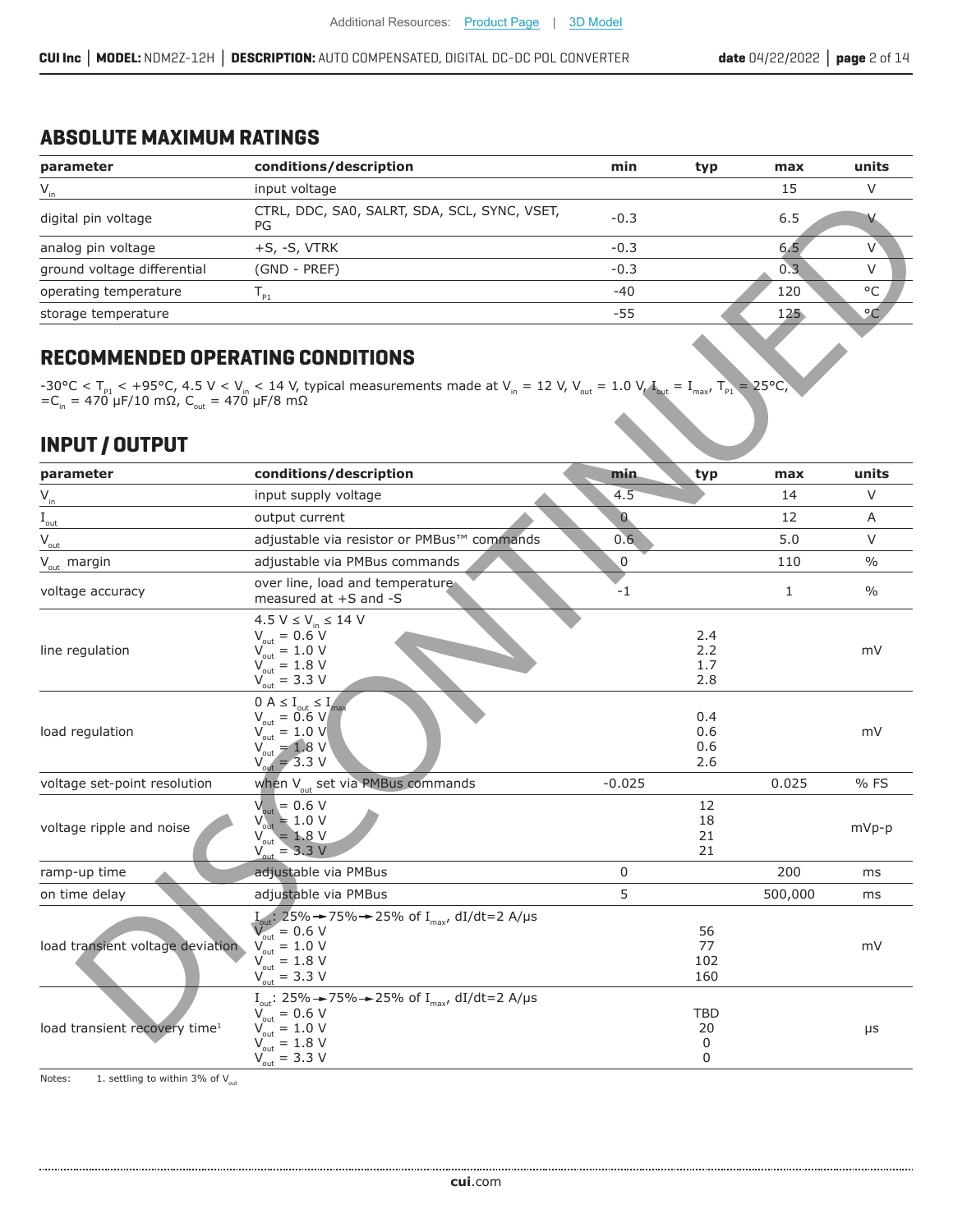## **POWER / EFFICIENCY**

| conditions/description<br>parameter |           | min                      | typ                                                                                                                                                                        | max                                                              | units                                |            |               |
|-------------------------------------|-----------|--------------------------|----------------------------------------------------------------------------------------------------------------------------------------------------------------------------|------------------------------------------------------------------|--------------------------------------|------------|---------------|
| output power                        |           |                          | $V_{\text{out}} = 5.0 V + 10\%$ margin                                                                                                                                     | 0                                                                |                                      | 66         | W             |
|                                     |           |                          | $V_{\text{out}} = 0.6 V$<br>$V_{\text{out}} = 1.0 V$<br>$I_{\text{out}}$ = 50% of max<br>$V_{\text{out}} = 1.8 V$<br>$V_{\text{out}} = 3.3 V$                              |                                                                  | 85.3<br>89.8<br>92.7<br>94.2         |            | $\%$          |
| efficiency                          |           |                          | $V_{\text{out}} = 0.6 V$<br>$V_{\text{out}} = 1.0 V$<br>$I_{\text{out}} = \text{max}$<br>$V_{\text{out}}^{\text{out}} = 1.8 \text{ V}$<br>$V_{\text{out}} = 3.3 \text{ V}$ |                                                                  | 81.1<br>86.6<br>90.9<br>93.3         |            | $\frac{0}{0}$ |
| idle power                          |           |                          | $V_{\text{out}} = 0.6 V$<br>$V_{\text{out}} = 1.0 V$<br>$V_{\text{out}} = 1.8 V$<br>$V_{\text{out}} = 3.3 V$<br>CTRL deasserted                                            |                                                                  | 0.45<br>0.58<br>0.94<br>1.78<br>0.13 |            | W             |
| switching frequency                 |           |                          |                                                                                                                                                                            |                                                                  | 320                                  |            | kHz           |
| <b>FAULT PROTECTION</b>             |           |                          |                                                                                                                                                                            |                                                                  |                                      |            |               |
| parameter                           |           |                          | conditions/description                                                                                                                                                     | min                                                              | typ                                  | max        | units         |
| output over voltage protection      |           |                          | (OVP) adjustable via PMBus commands                                                                                                                                        |                                                                  |                                      | 5.6        | V             |
| output over current protection      |           |                          | (OCP) adjustable via PMBus commands                                                                                                                                        |                                                                  |                                      | <b>TBD</b> | Α             |
| input under voltage protection      |           |                          | adjustable via PMBus commands                                                                                                                                              |                                                                  | 4.5                                  |            | V             |
| input over voltage protection       |           |                          | adjustable via PMBus commands                                                                                                                                              |                                                                  | 14                                   |            | V             |
| over temperature protection         |           |                          | (OTP) measured on the module                                                                                                                                               |                                                                  | 125                                  |            | $^{\circ}$ C  |
| thermal protection hysteresis       |           |                          | difference between temperature fault and warning                                                                                                                           |                                                                  | 15                                   |            | °C            |
|                                     |           | <b>POWER CONNECTIONS</b> |                                                                                                                                                                            |                                                                  |                                      |            |               |
| symbol                              | pin       | IO type                  |                                                                                                                                                                            | description                                                      |                                      |            |               |
| <b>VIN</b>                          | 1A        | Power                    |                                                                                                                                                                            | Input voltage                                                    |                                      |            |               |
| <b>GND</b>                          | 2A        | Ground                   |                                                                                                                                                                            | Power ground                                                     |                                      |            |               |
| <b>VOUT</b>                         | 3A        | Power                    |                                                                                                                                                                            | Output voltage                                                   |                                      |            |               |
|                                     |           |                          | <b>COMMUNICATION CONNECTIONS</b>                                                                                                                                           |                                                                  |                                      |            |               |
| symbol                              | pin       | 10 type                  |                                                                                                                                                                            | description                                                      |                                      |            |               |
| VTRK/PG                             | 4A        | Analog/Digital           |                                                                                                                                                                            | Voltage tracking input or power good output                      |                                      |            |               |
| PREF                                | 4B        | Ground                   |                                                                                                                                                                            | Pin-strap ground                                                 |                                      |            |               |
| $+S$                                | 5A        | Analog                   | Output voltage positive sense input                                                                                                                                        |                                                                  |                                      |            |               |
| -S                                  | 5B        | Analog                   |                                                                                                                                                                            | Output voltage negative sense input                              |                                      |            |               |
| SA0                                 | 6A        | <b>Digital</b>           | SMBus address pinstrap                                                                                                                                                     |                                                                  |                                      |            |               |
| <b>DDC</b>                          | 6B        | Digital                  |                                                                                                                                                                            | Digital-DC Communications bus (equivalent to Ericsson Power GCB) |                                      |            |               |
| SCL                                 | <b>7A</b> | Digital                  |                                                                                                                                                                            | SBMBus clock                                                     |                                      |            |               |
| SDA                                 | <b>7B</b> | Digital                  |                                                                                                                                                                            | SMBus data                                                       |                                      |            |               |
| <b>VSET</b>                         | 8A        | Digital                  |                                                                                                                                                                            | Output voltage pin-strap                                         |                                      |            |               |

## **FAULT PROTECTION**

| parameter                      | conditions/description                           | min<br>typ | max | units   |
|--------------------------------|--------------------------------------------------|------------|-----|---------|
| output over voltage protection | (OVP) adjustable via PMBus commands              |            | 5.6 |         |
| output over current protection | (OCP) adjustable via PMBus commands              |            | TBD |         |
| input under voltage protection | adjustable via PMBus commands                    | 4.5        |     |         |
| input over voltage protection  | adjustable via PMBus commands                    | 14         |     |         |
| over temperature protection    | (OTP) measured on the module                     | 125        |     | $\circ$ |
| thermal protection hysteresis  | difference between temperature fault and warning |            |     |         |

## **POWER CONNECTIONS**

| symbol      | pin | IO type | description    |
|-------------|-----|---------|----------------|
| <b>VIN</b>  | 1Α  | Power   | Input voltage  |
| <b>GND</b>  | 2Α  | Ground  | Power ground   |
| <b>VOUT</b> | 3A  | Power   | Output voltage |

## **COMMUNICATION CONNECTIONS**

| symbol          | pin       | <b>IO</b> type | description                                                      |  |  |  |
|-----------------|-----------|----------------|------------------------------------------------------------------|--|--|--|
| VTRK/PG         | 4A        | Analog/Digital | Voltage tracking input or power good output                      |  |  |  |
| <b>PREF</b>     | 4B        | Ground         | Pin-strap ground                                                 |  |  |  |
| $+S$            | <b>5A</b> | Analog         | Output voltage positive sense input                              |  |  |  |
| $-S$            | 5B.       | Analog         | Output voltage negative sense input                              |  |  |  |
| SA <sub>0</sub> | 6A        | <b>Digital</b> | SMBus address pinstrap                                           |  |  |  |
| <b>DDC</b>      | 6B        | Digital        | Digital-DC Communications bus (equivalent to Ericsson Power GCB) |  |  |  |
| <b>SCL</b>      | 7A        | Digital        | <b>SBMBus clock</b>                                              |  |  |  |
| <b>SDA</b>      | 7B        | Digital        | SMBus data                                                       |  |  |  |
| <b>VSET</b>     | 8A        | Digital        | Output voltage pin-strap                                         |  |  |  |
| <b>SYNC</b>     | 8B        | Digital        | Synchronization I/O                                              |  |  |  |
| <b>SALRT</b>    | 9A        | Digital        | SMBus alert                                                      |  |  |  |
| <b>CTRL</b>     | 9B        | Digital        | Remote control or enable pin                                     |  |  |  |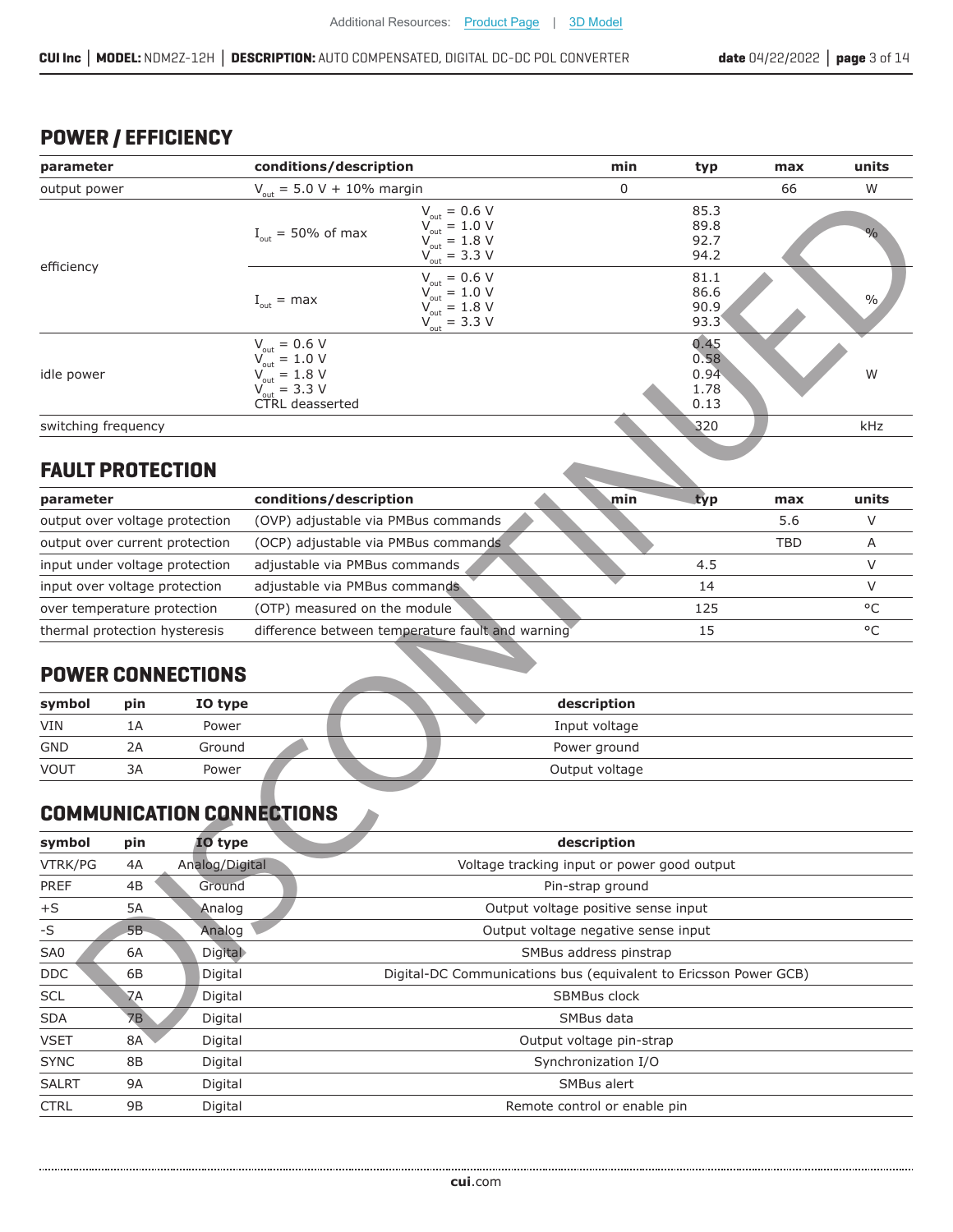### **LOGIC INPUT/OUTPUT CHARACTERISTICS**

| parameter                         | conditions/description               | min  | typ | max | units |
|-----------------------------------|--------------------------------------|------|-----|-----|-------|
| input high voltage $(V_{\mu})$    | CTRL, DDC, SA0, SCL, SDA, SYNC, VSET |      |     |     |       |
| input low voltage $(V_n)$         | CTRL, DDC, SA0, SCL, SDA, SYNC, VSET |      |     | 0.8 |       |
| output high voltage $(V_{OH})$    | DDC, SALRT, SDA, SYNC, PG            | 2.25 |     |     |       |
| output low voltage $(V_{\alpha})$ | DDC, SALRT, SDA, SYNC, PG            |      |     |     |       |
|                                   |                                      |      |     |     |       |

### **OUTPUT DECOUPLING CAPACITOR RECOMMENDATION**

| parameter           | conditions/description                         | mın | tvr |      |  |
|---------------------|------------------------------------------------|-----|-----|------|--|
| $\sim_{\text{OUT}}$ | total output capacitance located on host board | 300 |     | ,000 |  |

### **DDC CONFIGURATION REQUIREMENTS**

A pull-up resistor is required on the DDC in order to quarantee the rise time as follows: Rise Time $_{\text{DDC}}$  = R<sub>DDC</sub> \* C<sub>DDC</sub> < 1 µs

R<sub>ppc</sub> is the DDC pull-up resistor and C<sub>ppc</sub> is the DDC capacitive loading. The pull-up resistor should be tied to an external 3.3V or 5V<br>supply. The designer needs to ensure that the resistor pull-up voltage is present d the DDC presents  $\sim$ 10 pF, each inch of FR4 PCB trace introduces  $\sim$ 2 pF of capacitive loading.

## **SMBUS CONFIGURATION REQUIREMENTS**

The complete specifications for the SMBus can be found on the following web pages: www.pmbus.info, smbus.org

### **TYPICAL CHARACTERISTICS**

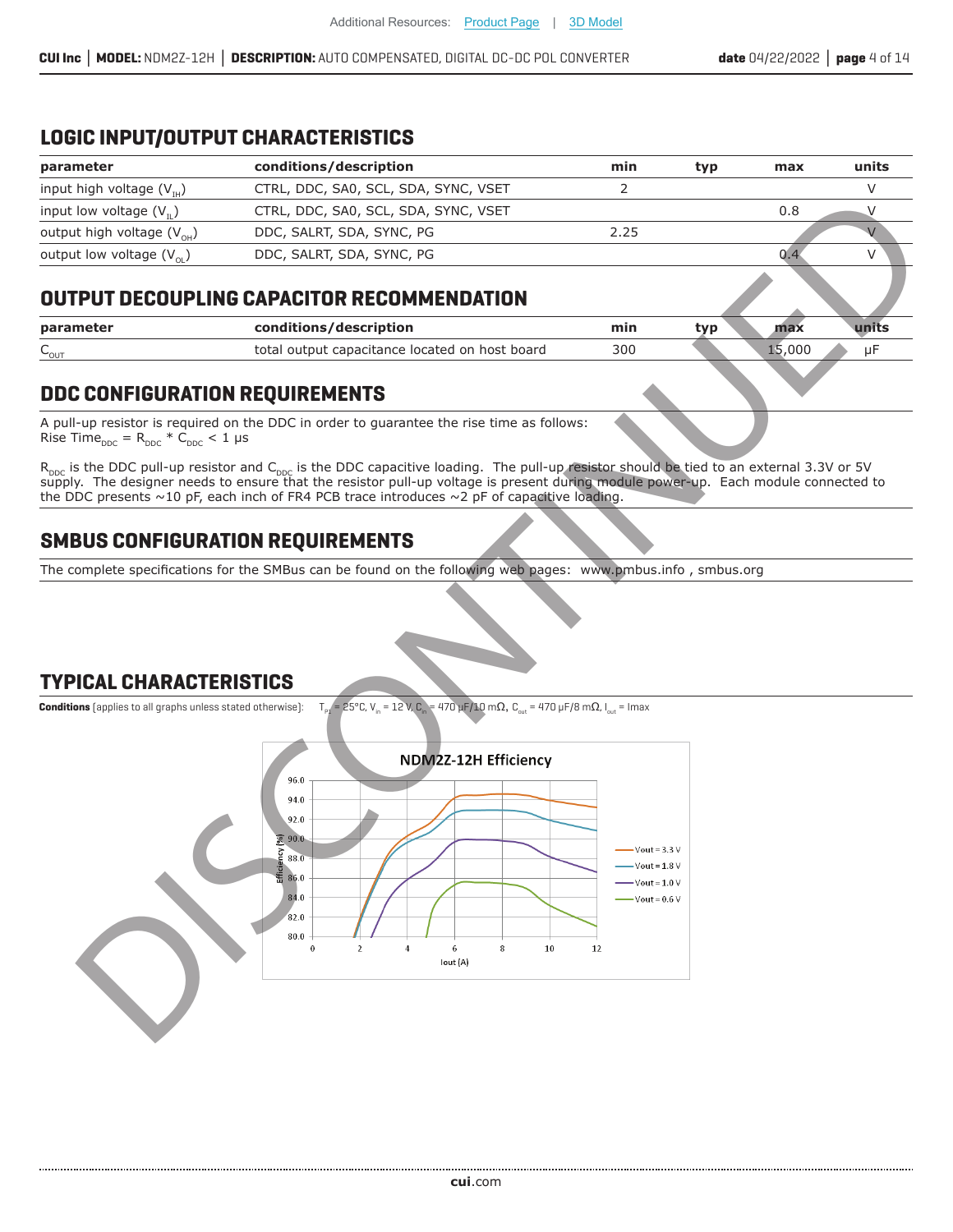## **TYPICAL CHARACTERISTICS (CONTINUED)**

..................

**Conditions** (applies to all graphs unless stated otherwise):  $T_{\text{en}} = 25^{\circ}$ C, V<sub>in</sub> = 12 V, C<sub>in</sub> = 470 µF/10 m $\Omega$ , C<sub>int</sub> = 470 µF/8 m $\Omega$ , I<sub>nt</sub> = Imax

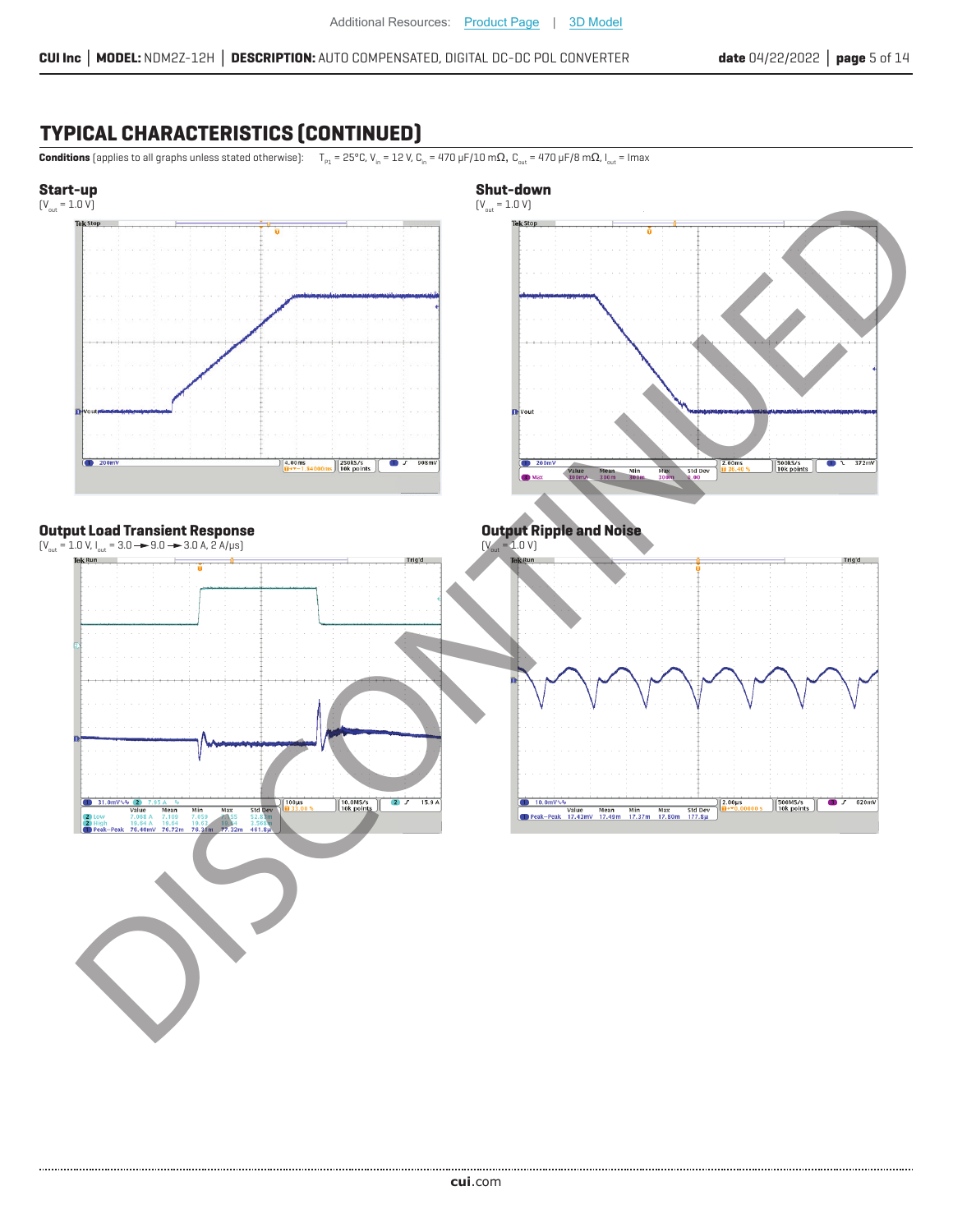### **MECHANICAL DRAWING**

#### **THROUGH-HOLE**

units: mm [inches] tolerance unless specified: X.X ±0.50 [0.02]  $X.XX \pm 0.25$  [0.01] (not applied on footprint or typical values)



**cui**[.com](https://www.cui.com/track?actionLabel=Datasheet-ClickThrough-HomePage&label=NDM2Z-12H.pdf&path=/)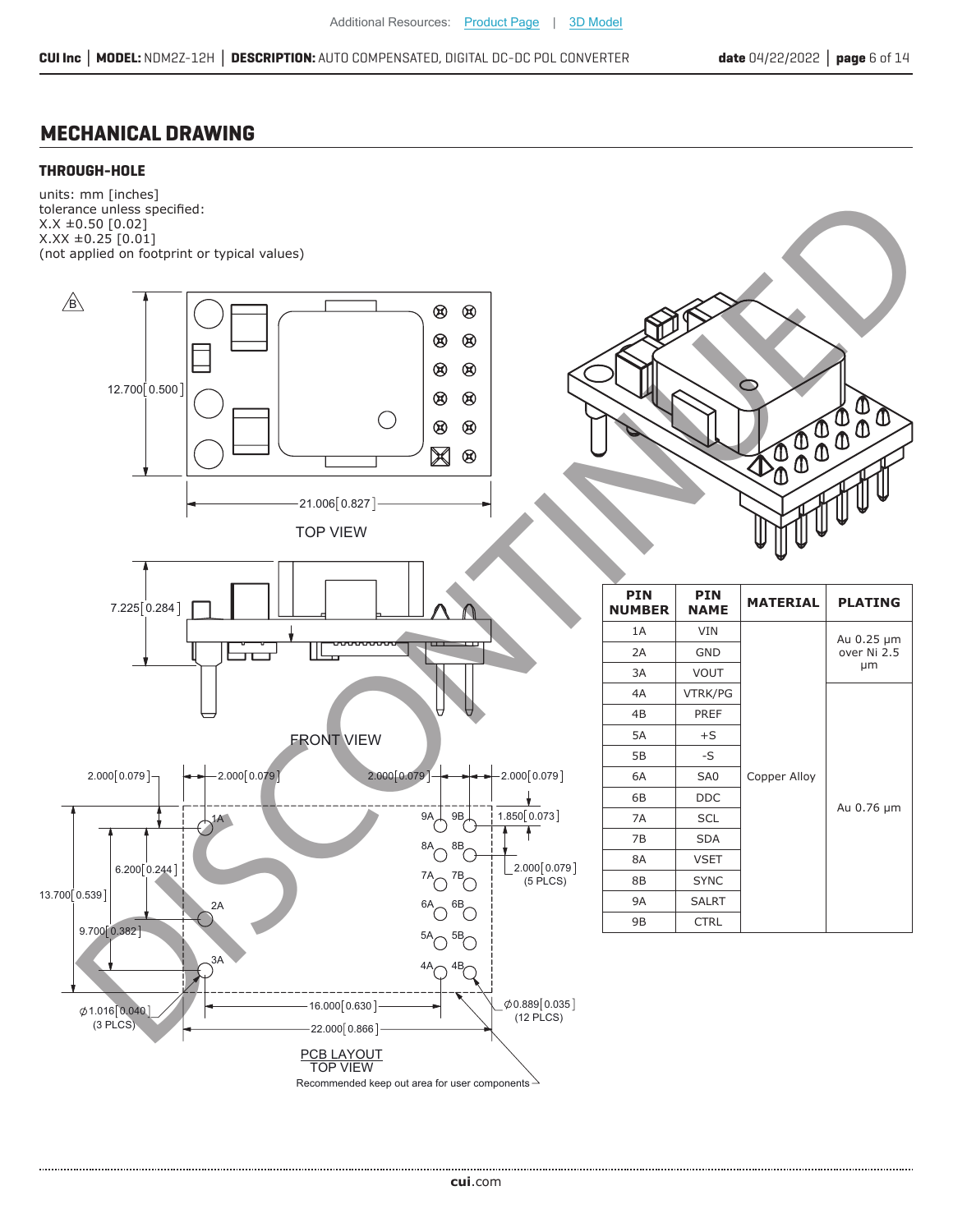## **MECHANICAL DRAWING (CONTINUED)**

#### **SURFACE MOUNT**

units: mm [inches] tolerance unless specified: X.X ±0.50 [0.02]  $X.XX \pm 0.25$  [0.01] (not applied on footprint or typical values)

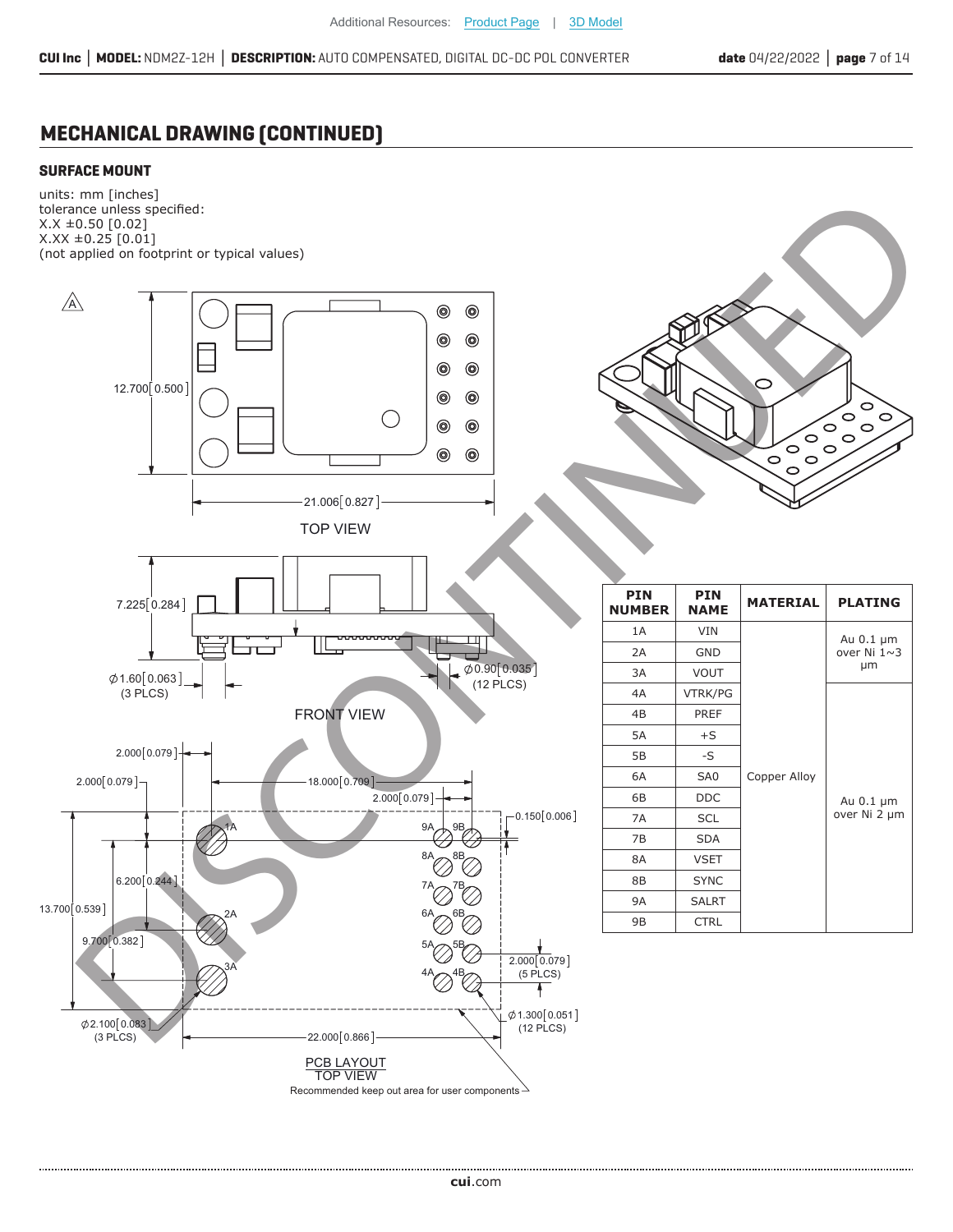### **OPERATING INFORMATION**

The NDM2Z-12 modules are available in different configurations; not all pins and functions are supported by each configuration. This document describes all pins and functions.

The Novum Z Products PMBus Commands application note defines the available PMBus™ commands.

#### **REQUIRED CONFIGURATIONS**

#### **NDM2Z-12 Module Pins**

Each NDM2Z-12 module should have a resistor placed between VSET and PREF to set the output voltage of the module. The maximum output voltage which can be configured by PMBus commands can never exceed 110% of the voltage set by the VSET pin. The SMBus address of each module is set by either pin-strap configuration or resistor value associated with the SA0 pin. More information regarding setting the SMBus address for a module can be found in the section titled "SMBus".

#### **PCB Layout**

Good performance of any point of load voltage regulator module can only be achieved with careful PCB layout considerations. Ground planes or very wide traces should be used for power and ground routing. Input capacitors should be placed close to the input voltage pins of the module and output capacitors should be placed close to the load. The module should also be placed as close as possible to the load.

#### **INPUT AND OUTPUT CAPACITORS**

#### **Input Capacitors**

Input capacitors are recommended to be used with the NDM2Z-12 module in order to minimize input voltage ripple. A 330 µF POSCAP or electrolytic and  $3x$  22 µF ceramic capacitors should be placed as close as possible to the input pins of the module. Additional input capacitors may be used if less input voltage ripple is desired.

#### **Output Capacitors**

Output capacitors are recommended to be used with the NDM2Z-12 module in order to improve transient response and minimize output voltage ripple. A 330  $\mu$ F POSCAP or electrolytic and  $3x$  22 µF ceramic capacitors should be placed as close as possible to the load. Additional output capacitors may be used to further improve the output voltage characteristics.

#### **POWER CONVERSION AND MANAGEMENT**

#### **Power Conversion Overview**

The NDM2Z-12 module has several features to enable high power conversion efficiency. Non-linear loop response (NLR) improves the response time and reduces the output deviation as a result of load transients. The incorporation of DFM enhances the performance of CUI modules over that available from conventional analog POL offerings.

#### **Power Management Overview**

The NDM2Z-12 module incorporates a wide range of power management features. All power management functions can be configured via the SMBus interface. The NDM2Z-12 can monitor and report many characteristics of the module including input voltage, output voltage, output current and internal temperature. Additionally, the NDM2Z-12 includes circuit protection features that protect the module and load from damage due to system faults. Monitoring parameters can also be configured to provide alerts for specific conditions. The ability of CUI modules to digitally control, configure and monitor OS features provides significant benefits over traditional analog POL products. Configures the theoretic determines the internal term in the SMD and the Configures of the RS and the DISCONTINUED INCOLL CONTINUED IN the Configures of the DISCONTINUED DETAILS The Configures of the CONTINUED DETAILS The Configuration. This document describes all pins and<br>
Configuration and the media oppose to the media of the media of the media of the media of the media of the media of the media of the media of the media of the media of t

### **CONFIGURING THE MODULE**

#### **Pin Settings**

Pin SA0 is used to set the SMBus address of the NDM2Z-12 module. Details of this feature are discussed in the section titled "SMBus". Pin SYNC is used to synchronize the switching clock of the module to an external clock source. More information regarding synchronization can be found in the section titled "SWITCHING FREQUENCY AND SYNCHRONI-ZATION".

Pin VSET is used to configure the output voltage of the module. The voltage established by the VSET pin limits the maximum output voltage that can be configured by SMBus commands.

The SA0, SYNC and VSET pin configurations are read by the module when power is applied or whenever a SMBus RESTORE command is issued.

The CTRL pin is active high and can be used to enable the module. Internal connections on the module will drive the CTRL pin high if it is left floating.

output voltage.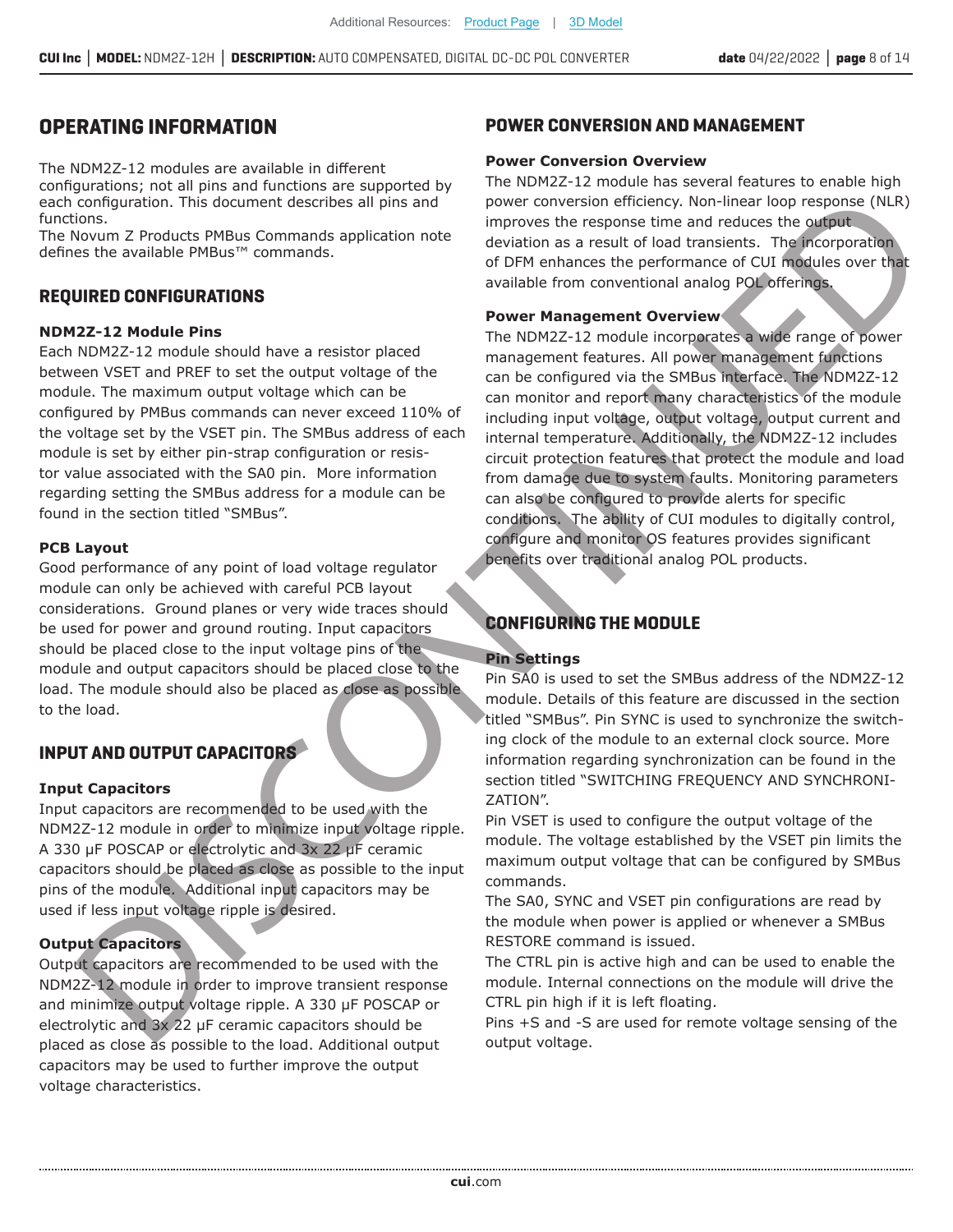#### **Unused Pins**

Table 1 describes the required or allowed connections for unused pins on the NDM2Z-12 module.

Table 1: Unused Pins

| VSET                             | Tie to PREF with 133 k $\Omega$ resistor, see VOUT COMMAND PMBus command |
|----------------------------------|--------------------------------------------------------------------------|
| VTRK/PG, SA0, SYNC, CTRL, +S, -S | Float                                                                    |
| DDC, SCL, SDA, SALRT             | Pulled high with resistor, see "RECOMMENDED OPERATIN CONDITIONS"         |

#### **Configuration of Parameters Using the SMBus**

#### **START-UP PROCEDURE**

#### **Start-up Sequence**

|             | <b>VSET</b>                              |                                                              | Tie to PREF with 133 k $\Omega$ resistor, see VOUT_COMMAND PMBus command                                                                                                                                                               |                                                      |
|-------------|------------------------------------------|--------------------------------------------------------------|----------------------------------------------------------------------------------------------------------------------------------------------------------------------------------------------------------------------------------------|------------------------------------------------------|
|             | VTRK/PG, SA0, SYNC, CTRL, +S, -S         | Float                                                        |                                                                                                                                                                                                                                        |                                                      |
|             | DDC, SCL, SDA, SALRT                     |                                                              | Pulled high with resistor, see "RECOMMENDED OPERATIN CONDITIONS"                                                                                                                                                                       |                                                      |
|             | 110% of the voltage set by the VSET pin. | <b>Configuration of Parameters Using the SMBus</b>           | The NDM2Z-12 module is supplied with default settings. All module settings (except for module SMBus address,<br>configured by pin SA0) can be re-configured via the SMBus interface. The output voltage can not be set to greater than |                                                      |
|             | <b>START-UP PROCEDURE</b>                |                                                              |                                                                                                                                                                                                                                        |                                                      |
|             | <b>Start-up Sequence</b>                 |                                                              |                                                                                                                                                                                                                                        |                                                      |
|             |                                          |                                                              | The NDM2Z-12 module follows an internal start-up procedure after power is applied to pin VIN. Table 2 describes the                                                                                                                    |                                                      |
|             |                                          |                                                              | start-up sequence. If the module is to be synchronized to an external clock source, the clock frequency must be stable                                                                                                                 |                                                      |
|             |                                          |                                                              | prior to asserting CTRL (or applying input voltage to the module if CTRL is not used). Once this process is completed, the                                                                                                             |                                                      |
|             |                                          |                                                              | module is ready to accept assertion of CTRL and commands via the SMBus interface.                                                                                                                                                      |                                                      |
|             | Table 2: NDM2Z-12 Start-up sequence      |                                                              |                                                                                                                                                                                                                                        |                                                      |
| <b>STEP</b> | <b>STEP NAME</b>                         | <b>DESCRIPTION</b>                                           |                                                                                                                                                                                                                                        | <b>TIME DURATION</b>                                 |
|             | Power applied or<br>RESTORE FACTORY      | PMBus command issued                                         | Input voltage is applied to NDM2Z-12 module pin VIN or RESTORE_FACTORY                                                                                                                                                                 | Depends on input<br>supply ramp time                 |
|             | Factory configuration<br>settings        |                                                              | Module loads factory configuration settings. This step is also performed after<br>using PMBus commands to restore the factory configuration file.                                                                                      |                                                      |
|             | SA0, SYNC and VSET<br>pin settings       |                                                              | Module loads values configured by the SA0, SYNC and VSET pins.                                                                                                                                                                         | Approximately 10<br>ms (module will                  |
|             | Default configuration<br>settings        |                                                              | Module loads default configuration settings. This data over-rides pin setting<br>data, except for maximum limit for VOUT_COMMAND. This step also performed<br>after using PMBus commands to restore the default configuration file.    | ignore a CTRL<br>signal and PMBus<br>commands during |
|             | User configuration<br>settings           | configuration file.                                          | Module loads user configuration settings. This data over-rides pin setting and<br>default configuration data, except for maximum limit for VOUT_COMMAND. This<br>step also performed after using PMBus commands to restore the user    | this period)                                         |
|             | Module ready                             | The module is ready to accept a CTRL signal.                 |                                                                                                                                                                                                                                        | $---$                                                |
|             | Pre-ramp delay                           | commands.                                                    | The module requires approximately 5 ms following a CTRL signal and prior to<br>ramping its output. Additional pre-ramp delay may be configured using PMBus                                                                             | Approximately<br>5 <sub>ms</sub>                     |
|             | <b>Soft-start Delay Ramp Times</b>       |                                                              | voltage is present on the NDM2Z-12 module output before                                                                                                                                                                                |                                                      |
|             |                                          | Once CTRL is asserted the NDM2Z-12 module requires a         | the module output voltage is enabled. If a pre-bias voltage                                                                                                                                                                            |                                                      |
|             |                                          | pre-ramp delay time before the output voltage may be         | exists, the output voltage of the module is set to match the                                                                                                                                                                           |                                                      |
|             |                                          | allowed to start the ramp-up process. After the delay period | existing pre-bias voltage. The output voltage is then ramped                                                                                                                                                                           |                                                      |
|             |                                          |                                                              |                                                                                                                                                                                                                                        |                                                      |
|             |                                          | has expired, the output will begin to ramp towards the       | to the final regulation value in the specified ramp time.                                                                                                                                                                              |                                                      |
|             |                                          | target voltage according to the pre-configured soft-start    | The pre-bias voltage can be higher or lower than the final                                                                                                                                                                             |                                                      |
|             |                                          | ramp time that has been set. It is recommended to set the    | output voltage. Higher pre-bias output voltages will cause                                                                                                                                                                             |                                                      |

#### **Soft-start Delay Ramp Times**

Once CTRL is asserted the NDM2Z-12 module requires a pre-ramp delay time before the output voltage may be allowed to start the ramp-up process. After the delay period has expired, the output will begin to ramp towards the target voltage according to the pre-configured soft-start ramp time that has been set. It is recommended to set the soft-start ramp time to a value greater than 500 us in order to prevent fault conditions due to excessive inrush current. Soft start delay and ramp times may be set using PMBus commands.

voltage is present on the NDM2Z-12 module output before the module output voltage is enabled. If a pre-bias voltage exists, the output voltage of the module is set to match the existing pre-bias voltage. The output voltage is then ramped to the final regulation value in the specified ramp time. The pre-bias voltage can be higher or lower than the final output voltage. Higher pre-bias output voltages will cause energy to be pumped into the input voltage rail powering the module. This condition could cause the module to report an error condition if the input voltage exceeds the input over voltage lock out threshold. The module will report an error condition if the pre-bias output voltage exceeds the output over voltage protection threshold.

#### **Output Pre-Bias**

An output pre-bias condition exists when a non-zero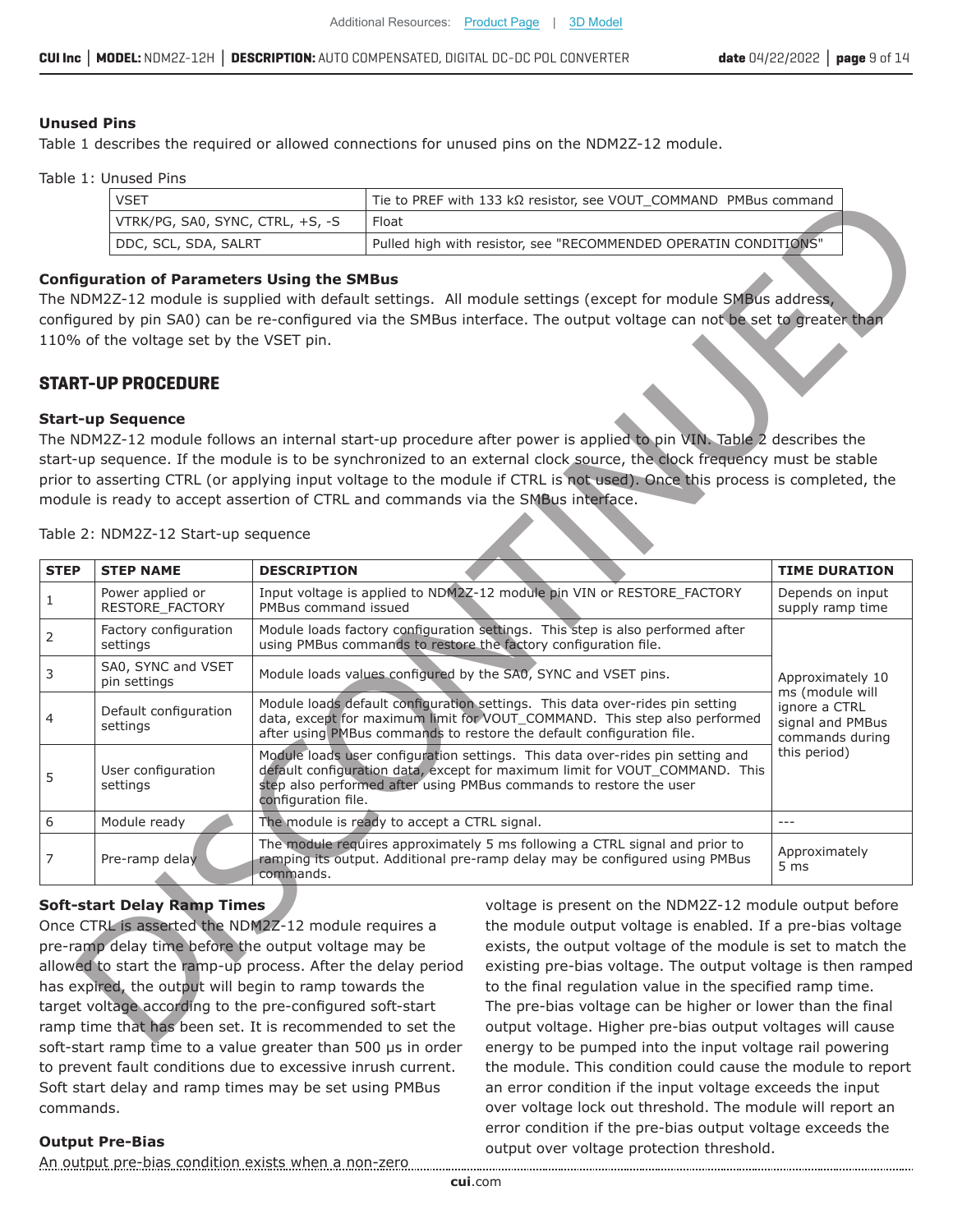#### **Power Good**

The PG pin on the NDM2Z-12 module will assert if the output of the module is within tolerance of the target voltage and no fault conditions exist. A PG delay period is defined as the time from when all conditions within the module for asserting PG are met to when PG is actually asserted. By default, PG delay is set equal to the soft-start ramp time setting. The tolerance, polarity and delay of PG may be configured via PMBus commands.

#### **Soft-stop Delay and Ramp Times**

After CTRL is de-asserted the NDM2Z-12 module utilizes a pre-ramp delay time before the output starts the rampdown process. After the delay period has expired, the output will begin to ramp towards ground according to the pre-configured soft-stop ramp time that has been set. It is recommended to set the soft-start ramp down to a value greater than 500 us in order to prevent voltage spikes in the module input supply rail due the energy stored in the output capacitors. There will be a delay after the output voltage has reached ground potential and then the output of the module will be set to high impedance. Once the output of the module is high impedance the output voltage may float to a non-zero value if another source or leakage path is connected to the output. The soft-stop delay and ramp times may be configured via PMBus commands. PMBus commands can be used to set the output of the NDM2Z-12 module to high impedance as soon as the output voltage drops below a selectable threshold. is defined as the time from when all conditions within the  $\frac{11.0}{2.2}$ <br>
asserted, by default, FG delay is detailed to assert the setting. The tolerance polarity and delay of PG<br>
asserted. The tolerance, polarity and de

### **OUTPUT VOLTAGE SETTING**

#### **Pin-Strap and Resistor Setting Methods**

Using the pin-strap method, the voltage on the VOUT pin of the NDM2Z-12 module can be set to one of three default voltages as shown in Table 3. Table 4 lists the available output voltage settings with a resistor connected between VSET and PREF.

Table 3: Pin-strap VOUT voltage settings

| <b>VSET</b>          | VOUT (V) |
|----------------------|----------|
| LOW $(< 0.8 V)$      | 0.6      |
| OPEN (N/C)           | 1.2      |
| $HIGH$ ( $> 2.0 V$ ) | 2.5      |
|                      |          |

| <b>RESISTOR (<math>k\Omega</math>)</b> | VOUT (V) | <b>RESISTOR (<math>k\Omega</math>)</b> | VOUT (V) |
|----------------------------------------|----------|----------------------------------------|----------|
| 10.0                                   | 0.60     | 46.4                                   | 1.50     |
| 11.0                                   | 0.65     | 51.1                                   | 1.60     |
| 12.1                                   | 0.70     | 56.2                                   | 1.70     |
| 13.3                                   | 0.75     | 61.9                                   | 1.80     |
| 14.7                                   | 0.80     | 68.1                                   | 1.90     |
| 16.2                                   | 0.85     | 75.0                                   | 2.00     |
| 17.8                                   | 0.90     | 82.5                                   | 2.10     |
| 19.6                                   | 0.95     | 90.9                                   | 2.20     |
| 21.5                                   | 1.00     | 100.0                                  | 2.30     |
| 23.7                                   | 1.05     | 110.0                                  | 2.50     |
| 26.1                                   | 1.10     | 121.0                                  | 3.00     |
| 28.7                                   | 1.15     | 133.0                                  | 3.30     |
| 31.6                                   | 1.20     | 147.0                                  | 4.00     |
| 34.8                                   | 1.25     | 162.0                                  | 5.00     |
| $38.3^{\circ}$                         | 1.30     | 178.0                                  | 5.50     |
| 42.2                                   | 1.40     |                                        |          |

#### Table 4: Resistor VOUT voltage settings

#### **SMBus Setting Method**

The voltage present at the VOUT pin of the NDM2Z-12 module can be reconfigured using PMBus commands. A voltage level reconfigured by a PMBus command overrides the voltage set by the VSET pin, but cannot be set to greater than 110% of the voltage set by the VSET pin.

#### **Voltage Tracking**

The NDM2Z-12 module includes a feature that allows the output ramp voltage to track the ramp of a reference voltage which is applied to the VTRK/PG pin. The voltage ramp tracking capability can be configured so that member modules track at either 50% or 100% of the reference voltage ramp rate. In addition, a member module can be configured so that the termination voltage either tracks or ignores perturbations on the reference voltage once it has stabilized. Tracking at 50% and tracking final voltage perturbations is intended for DDR memory applications. All other applications which required voltage tracking should use 100% tracking and ignore final voltage perturbations. The reference voltage for tracking must have a target voltage which is equal to or greater than the target voltage of the member modules. The turn-on delay of the reference voltage must be at least 10 ms greater than that set for the member modules. In voltage tracking mode, the turn-off delay of the member modules establishes the time duration which the member modules will track the reference voltage after CTRL is de-asserted. The turn-off delay of the member modules must be at least 5 ms greater than the sum of the turn-off delay and fall time of the reference voltage. Find on the time form when all contained in the set time for the set of the time set of the contained as the contained as the set of the set of the set of the set of the set of the set of the set of the set of the set of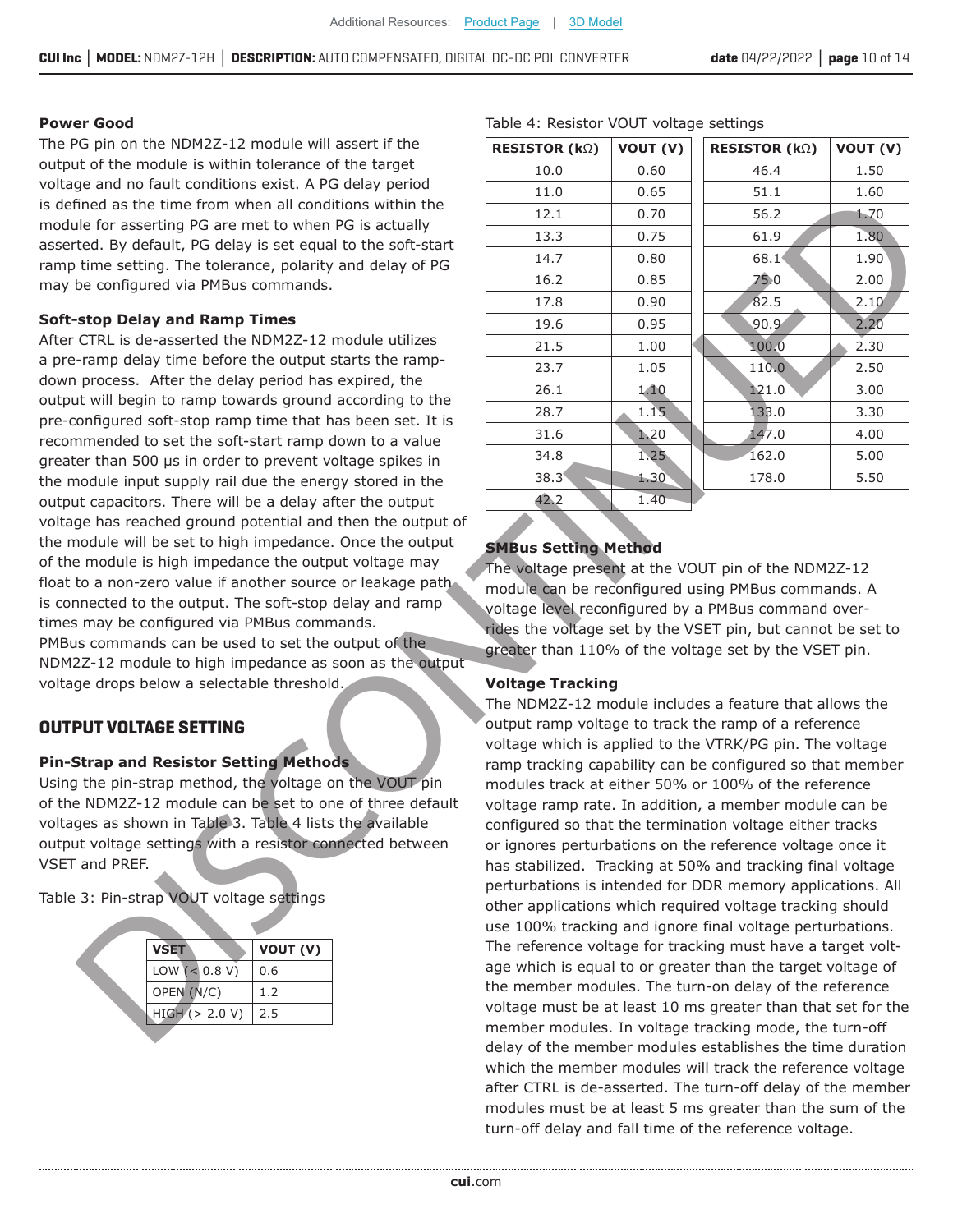Current sharing modules which are also configured to track a voltage must have all of the VTRK/PG pins tied together. All of the CTRL pins of the member modules must also be connected together and driven by a common source. The rise and fall times of the member modules should be set between 5 ms and 10 ms to ensure current sharing while ramping. PMBus commands can be used to configure the voltage tracking features.

#### **Voltage Margining**

The NDM2Z-12 module offers a means to vary the output voltage higher or lower relative to the nominal voltage setting. The rate of change of the output voltage during voltage margining is also configurable. The margin feature can be reconfigured through PMBus commands.

#### **SWITCHING FREQUENCY AND SYNCHRONIZATION**

#### **Switching Frequency**

The switching frequency of the NDM2Z-12 module can be reconfigured by PMBus commands or controlled by an external clock source connected to the SYNC pin. If the module is operated at a switching frequency of other than the factory default setting, the compensation may need to be adjusted and the ripple, noise, transient response and efficiency may be affected.

#### **SYNC Auto Detect**

The NDM2Z-12 module will automatically check for a clock signal on the SYNC pin after CTRL is asserted (or applying input voltage to the module if CTRL is not used). If a clock signal is present, the module will synchronize to the rising edge of the external clock. The external clock signal must be stable and conform to the "RECOMMENDED OPERATING CONDITIONS" parameters when CTRL is asserted (or applying input voltage to the module if CTRL is not used). In the event of a loss of the external clock signal, the output voltage of the module may show transient overshoot or undershoot and the module will automatically configure to switch at a frequency close to the previous incoming frequency. If no incoming clock signal is present when CTRL is asserted (or applying input voltage to the module if CTRL is not used), the module will switch at the frequency set by the configuration file. rise and fall times of the menher modules a point-linear should be set<br>
between 5 ms and 10 ms to ensure turent shaing while<br>
between 5 ms and 10 ms to ensure turent shaing while<br>
voltage Rargining<br>
(Na) (one that decrease and all eines of the member modules should be actual that the member in the state of the member of the state of the member of the state of the state of the state of the state of the state of the state of the state of the

### **CONTROL LOOP**

#### **Adaptive Loop Compensation**

The NDM2Z-12 module employs automatic adaptive loop compensation to increase the performance and stability of the module over a wide range of conditions. The default setting configures the module to re-compensate the control

loop every time the output voltage ramps to the regulated level. PMBus commands can be used to configure when the module re-compensates the loop.

The user also has the option to manually configure the loop compensation.

#### **Non-Linear Response (NLR) Settings**

The NDM2Z-12 module incorporates a non-linear response (NLR) loop that decreases the response time and the output voltage deviation in the event of a sudden output load current step. This implementation results in a higher equivalent loop bandwidth than what would be possible using a traditional linear loop. PMBus commands can be used to configure the NLR response of the module.

#### **Adaptive Diode Emulation**

Please contact CUI technical support regarding the implementation of adaptive diode emulation.

#### **Adaptive Frequency Control**

The NDM2Z-12 module includes adaptive frequency control to improve conversion efficiency. Adaptive frequency control is not available for current sharing groups and is not allowed when the module is placed in auto-detect mode and a clock source is present on the SYNC pin. Adaptive frequency control is only available while the module is operating within adaptive diode emulation mode. Adaptive frequency control can be enabled and disabled with PMBus commands.

#### **MULTI-MODULE CONFIGURATION**

#### **Output Sequencing**

Multiple device sequencing of NDM2Z-12 modules may be achieved by issuing PMBus commands to assign the preceding device in the sequencing chain as well as the device that will follow in the sequencing chain. The CTRL pins of all devices in a sequencing group must be tied together and driven high to initiate a sequenced turn-on of the group. CTRL must be driven low to initiate a sequenced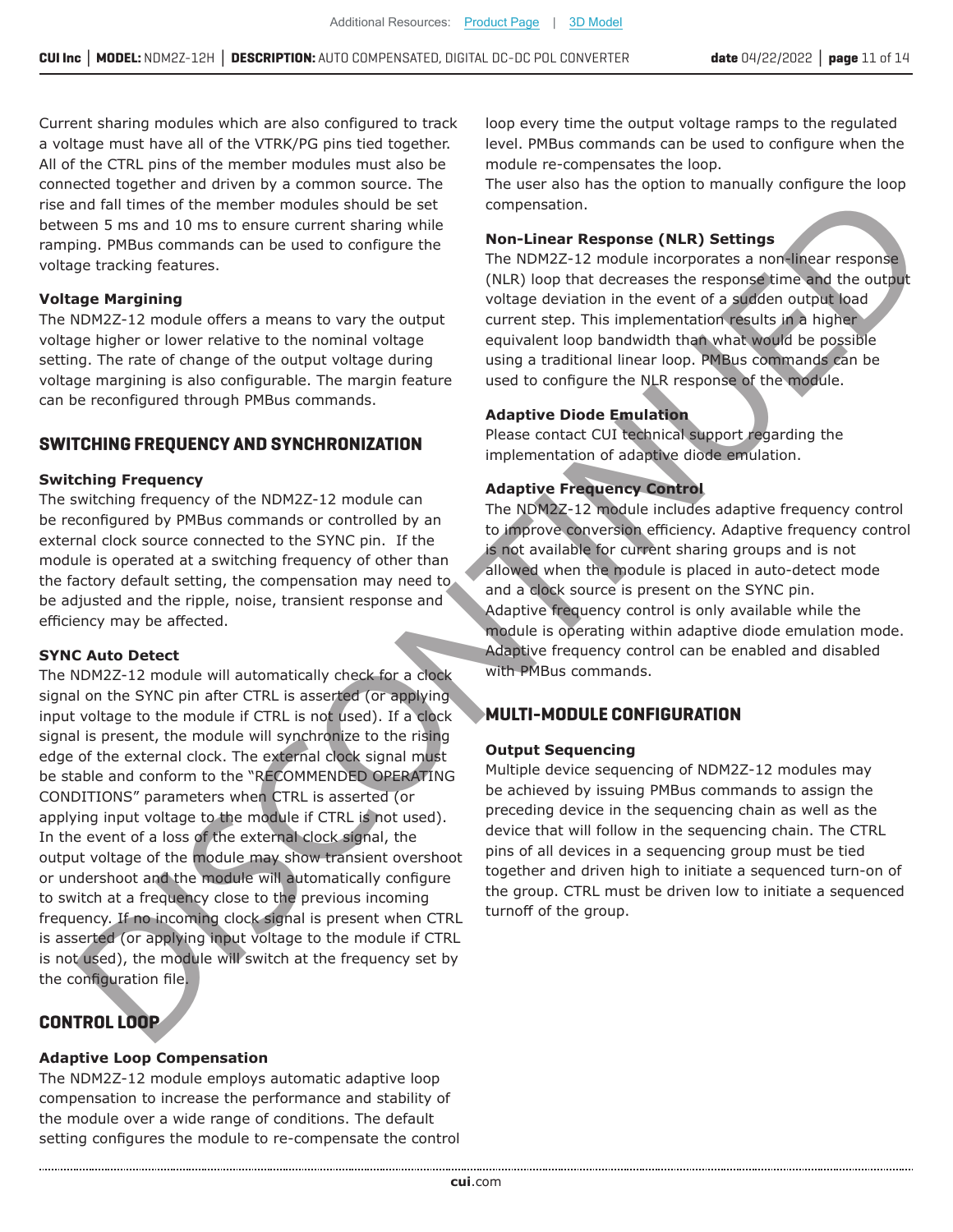#### **Fault Spreading**

NDM2Z-12 modules can be configured to broadcast a fault event over the GCB (Group Communication Bus) to the other modules in the group. When a nondestructive fault occurs and the module is configured to shut down on a fault, the module will shut down and broadcast the fault event over the GCB. The other modules on the GCB will shut down together if configured to do so, and will attempt to re-start in their prescribed order if configured to do so. PMBus commands can be used to configure the transmission and reception of faults.

#### **Phase Spreading**

When multiple NDM2Z-12 modules share a common DC input supply, it may be desirable to adjust the clock phase offset of each module. In order to enable phase spreading, all modules must be synchronized to the same switching clock. For modules driven by a common synchronizing clock the phase offset of each module is controlled by the module addresses; phase offset = device address  $x$  45°.

For example:

- $\bullet$  A module address of 0x00 or 0x20 would configure 0 $\degree$  of phase offset
- A module address of 0x01 or 0x21 would configure 45° of phase offset
- A module address of 0x02 or 0x22 would configure 90° of phase offset

The phase offset of each module may also be set via the PMBus.

#### **POWER FAULT MANAGEMENT**

#### **Input Under and Over Voltage Lockout**

Input under voltage lockout (UVLO) and input over voltage lockout (OVLO) indicate faults for the NDM2Z-12 module when the input voltage falls outside of preset thresholds. The default response due to an input voltage fault is an immediate shutdown of the module. The module will continuously check for the presence of the fault condition. Once the fault condition is no longer present, the module will be re-enabled. PMBus commands can be used to configure the thresholds and response of the module to the fault condition.

#### **Output Under and Over Voltage Protection**

The NDM2Z-12 module employs an output voltage protection circuit that can be used to protect load circuitry from being subjected to voltages outside of prescribed limits. A hardware comparator is used to compare the voltage seen at the +S pin to voltage thresholds. If the +S pin voltage is outside of these thresholds the PG pin will de-assert and the module will indicate a fault condition.

The default response to an output voltage fault is to immediately shut down. The module will continuously check for the presence of the fault condition, when the fault condition no longer exists the module will be re-enabled. PMBus commands can be used to set the voltage thresholds and configure the response of the module to the fault condition. When operating from an external clock the only allowed response to an output voltage fault is an immediate shutdown.

#### **Output Over Current Protection**

Output over current protection will protect the NDM2Z-12 module and load from damage if an overload condition is imposed on the output. The module will indicate a fault condition when the output current limit threshold is exceeded. The default response from an output current fault is an immediate shutdown of the module. The module will continuously check for the presence of the fault condition, and if the fault condition no longer exists the module will be re-enabled. PMBus commands can be used to configure the current limit threshold and the response of the module to the fault condition. s and the module is conflitened to since the module and the module is considered to the interaction of the module of the module of the module is considered to the module of the module is the module of the module of the mo

#### **Thermal Overload Protection**

The NDM2Z-12 module includes a thermal sensor that measures the temperature of the module and indicates a fault when the temperature exceeds a preset limit. The default response from a temperature fault is an immediate shutdown of the module. The module will continuously check for the fault condition and once the fault has cleared the module will be re-enabled. PMBus commands can be used to configure the thermal protection threshold and the response of the module to the fault condition. Permanent damage to the module may result if the thermal limit is set too high.

#### **SMBUS**

#### **SMBus Communications**

The NDM2Z-12 module provides a SMBus interface that enables the user to configure the module operation as well as monitor input and output parameters. The module can be used with any standard 2-wire I<sup>2</sup>C host device, accepts most standard PMBus commands, is compatible with SMBus version 2.0 and includes an SALRT line to help mitigate bandwidth limitations related to continuous fault monitoring. It is recommended that CTRL be pulled low while configuring the module with PMBus commands. Pull-up resistors are required on the SMBus lines as described in "RECOMMENDED OPERATING CONDITIONS".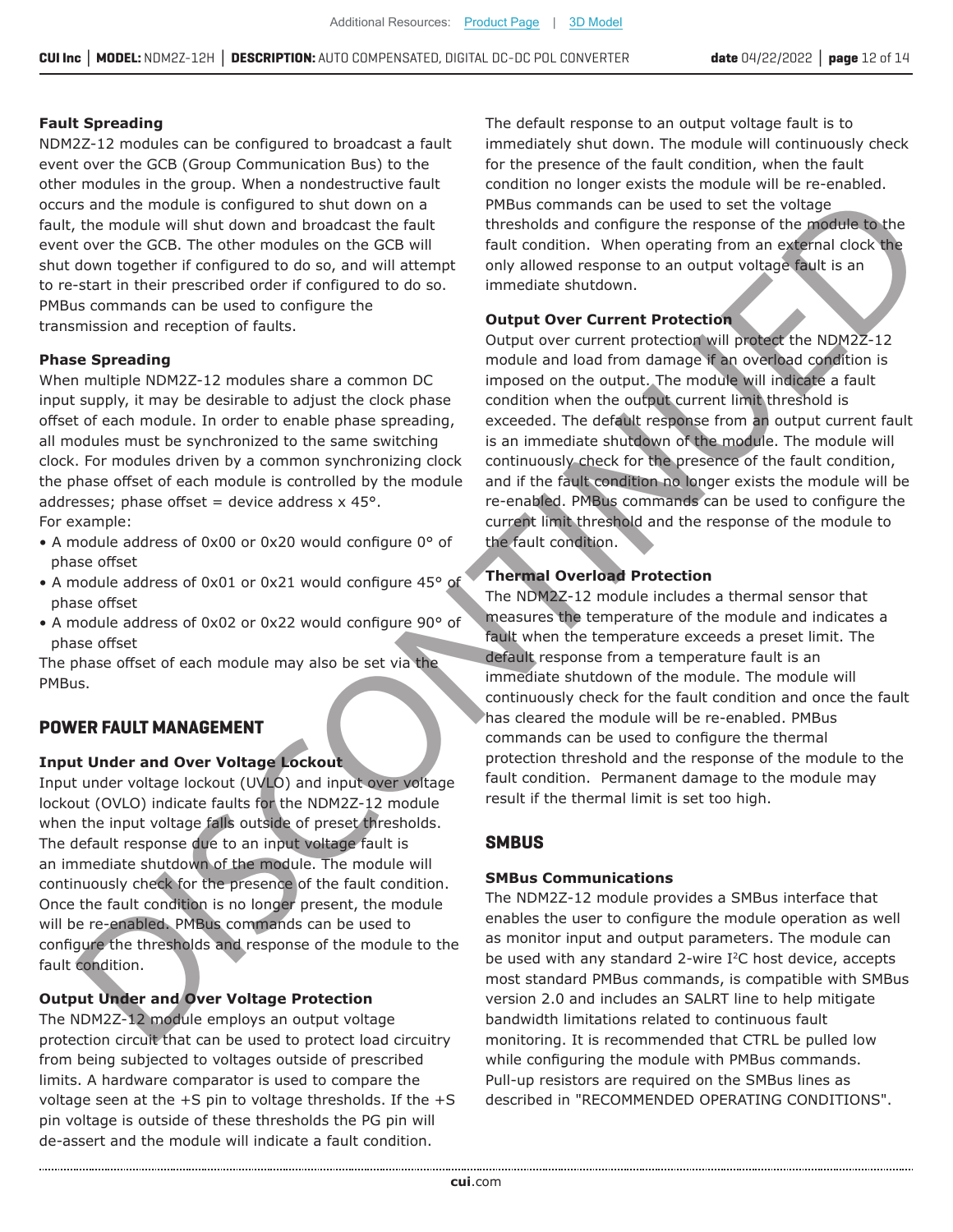#### **SMBus Addresses**

When communicating with multiple SMBus devices using the SMBus interface, each device must have a unique address so the host can distinguish between the devices. The NDM2Z-12 module address can be set according to the pin-strap options listed in Table 5; address values are right-justified.

| SA <sub>0</sub> | <b>ADDRESS</b> |  |
|-----------------|----------------|--|
| HIGH            | 0x25           |  |
| <b>OPEN</b>     | 0x24           |  |
| <b>LOW</b>      | 0x23           |  |

| Table 6: Single Resistor SMBus Addressing |  |  |  |
|-------------------------------------------|--|--|--|
|-------------------------------------------|--|--|--|

| NDM2Z-12 module address can be set according to the<br>pin-strap options listed in Table 5; address values are<br>If additional module addresses are required, a resistor can<br>be connected to pin SA0 as shown in Table 6 to provide up |                                           |                |  |
|--------------------------------------------------------------------------------------------------------------------------------------------------------------------------------------------------------------------------------------------|-------------------------------------------|----------------|--|
|                                                                                                                                                                                                                                            | to 25 unique module addresses.            |                |  |
|                                                                                                                                                                                                                                            |                                           |                |  |
|                                                                                                                                                                                                                                            | Table 5: Pin-strap SMBus Addressing       |                |  |
|                                                                                                                                                                                                                                            | <b>ADDRESS</b>                            |                |  |
|                                                                                                                                                                                                                                            | 0x25                                      |                |  |
|                                                                                                                                                                                                                                            | 0x24                                      |                |  |
|                                                                                                                                                                                                                                            | 0x23                                      |                |  |
|                                                                                                                                                                                                                                            | Table 6: Single Resistor SMBus Addressing |                |  |
|                                                                                                                                                                                                                                            | $\mathsf{R}_{\mathsf{SA0}}$ (kΩ)          | <b>ADDRESS</b> |  |
|                                                                                                                                                                                                                                            | 34.8                                      | 0x71           |  |
|                                                                                                                                                                                                                                            | 38.3                                      | 0x72           |  |
|                                                                                                                                                                                                                                            | 42.2                                      | 0x73           |  |
|                                                                                                                                                                                                                                            | 46.4                                      | 0x74           |  |
|                                                                                                                                                                                                                                            | 51.1                                      | 0x75           |  |
|                                                                                                                                                                                                                                            | 56.2                                      | 0x76           |  |
|                                                                                                                                                                                                                                            | 61.9                                      | 0x77           |  |
|                                                                                                                                                                                                                                            | 68.1                                      | 0x78           |  |
|                                                                                                                                                                                                                                            | 75.0                                      | 0x79           |  |
|                                                                                                                                                                                                                                            | 82.5<br>90.9                              | 0x7A<br>0x7B   |  |
|                                                                                                                                                                                                                                            | 100.0                                     | 0x7C           |  |
|                                                                                                                                                                                                                                            |                                           |                |  |
|                                                                                                                                                                                                                                            |                                           |                |  |
|                                                                                                                                                                                                                                            |                                           |                |  |
| A system controller can be used to monitor the NDM2Z-12                                                                                                                                                                                    |                                           |                |  |
| module system parameters through the SMBus. Fault                                                                                                                                                                                          |                                           |                |  |
| conditions can be detected by monitoring the SALRT pin,                                                                                                                                                                                    |                                           |                |  |
| which will be asserted when pre-configured fault conditions                                                                                                                                                                                |                                           |                |  |
| occur. Modules can also be monitored for power conversion                                                                                                                                                                                  |                                           |                |  |
| parameters including but not limited to the following:                                                                                                                                                                                     |                                           |                |  |
|                                                                                                                                                                                                                                            |                                           |                |  |
|                                                                                                                                                                                                                                            |                                           |                |  |
|                                                                                                                                                                                                                                            |                                           |                |  |

#### **Monitoring Via SMBus**

- Input voltage
- Output voltage
- Output current
- Module temperature
- Switching frequency
- Duty cycle

#### **SINGLE WIRE COMMUNICATIONS**

#### **Digital-DC Bus**

The DDC (Digital-DC Communication Bus) is used to communicate between NDMxZ modules. This dedicated bus provides the communication channel between modules for features such as sequencing, fault spreading, and current sharing. A pull-up resistor is required on the DDC as defined in "RECOMMENDED OPERATING CONDITIONS".

#### **Snapshot™ Parameter Capture**

The NDM2Z-12 module offers features that enable the user to capture parametric data during normal operation or following a fault. The Snapshot feature enables the user to read status and parameter values via a block read transfer through the SMBus. This can be done during normal operation, although it should be noted that reading the 22 bytes will occupy the SMBus for up to  $1400 \text{ }\mu\text{s}$ . The SNAPSHOT CONTROL command enables the user to store the snapshot parameters to flash memory in response to a pending fault as well as to read the stored data from flash memory after a fault has occurred. Automatic writes to flash memory following a fault are triggered when any fault threshold level is exceeded, provided that the specific response to that fault is to shut down (writing to flash memory is not allowed if the module is configured to re-try following the specific fault condition). It should also be noted that the input voltage to the module must be maintained during the time when the module is writing the data to flash memory; a process that requires between 700 us to 1400 us depending on whether the data is set up for a block write. Undesirable results may be observed if the input voltage to the module drops too low during this process. In the event that the module experiences a fault and power is lost, the user can extract the last SNAPSHOT parameters stored during the fault by using the SMBus to transfer data from flash memory to RAM and then using the SMBus to read data from RAM. 22.12 Tradella edicates and by contribute the software in the state and by the state of the state of the state of the state of the state of the state of the state of the state of the state of the state of the state of the

#### **THERMAL CONSIDERATIONS**

#### **Mounting**

Heat from the NDM2Z-12 module will be conducted through the pins to the host board. Provisions must be made for the host board to accommodate this additional heating.

#### **Airflow**

Airflow past the NDM2Z-12 module will assist in cooling the module. Factors affecting the efficiency of the cooling include the rate, direction and temperature of the airflow.